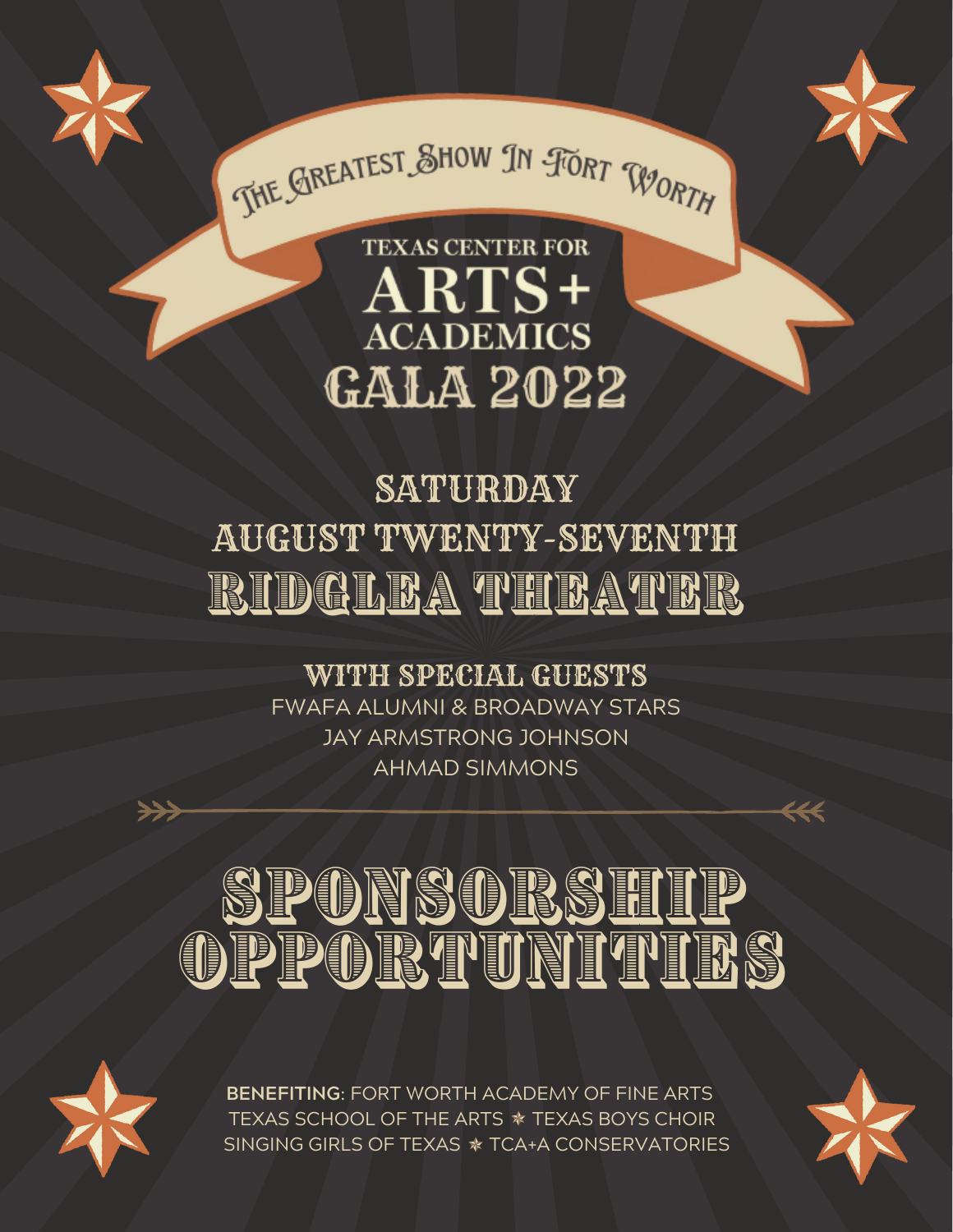# **SPONSOR LEVELS & BENEFITS** THE GREATEST SHOW IN FORT WORTH

#### PRESENTING sponsor - \$15,000

- Inclusion in Event Logo
- Included in Theater Marquis Sign Day of Event
- Premium Table Seating for 20
- VIP Reception Invitations for Guests
- After Party Invitations for Guests
- Full Page Thank You in Event Program & Mentions from Stage

#### vip RECEPTION- \$12,500

- Prominent Signage at VIP Reception
- Premium Table Seating for 20
- VIP Reception Invitations for Guests
- After Party Invitations for Guests
- Logo Listed Online & in Print

- Logo Displayed in Valet Area
- Promotional Material **Ri**t in Vehicles and Displayed in Valet A<br>
Search The Search of the Search of the Search of the Search of the Search of the Search of the Search of the<br>
Fither Darty Invitations for
- Premium Table Seating for 10
- VIP Reception Invitations for Guests
- $\cdot$  Aft $\Omega$  arty Invitations for Guests
- Logo Listed Online & in Print

#### SPEAKEASY - \$5,000 BIG TOP - \$2,500

- Logo Displayed at Main Bar Areas (2)
- Premium Table Seating for 10
- VIP Reception Invitations for Guests
- After Party Invitations for Guests
- Logo Listed Online & in Print

#### after party - \$12,500

- Prominent Signage at Alumni Showcase After Party
- Premium Table Seating for 20
- VIP Reception Invitations for Guests
- After Party Invitations for Guests
- Logo Listed Online & in Print

#### valet - \$10,000 balcony - \$7,500

- Logo Displayed in Balcony Area
- Premium Table and Front Row Balcony Seating for 10
- VIP Reception Invitations for Guests
- After Party Invitations for Guests
- Logo Listed Online & in Print

- Premium Table Seating for 10
- VIP Reception Invitations for Guests
- After Party Invitations for Guests
- Name Listed Online & in Prin**t**

<sup>C</sup>usto<sup>m</sup> <sup>p</sup>ackage<sup>s</sup> <sup>A</sup>vailabl<sup>e</sup>

**TEXAS CENTER FOR ACADEM**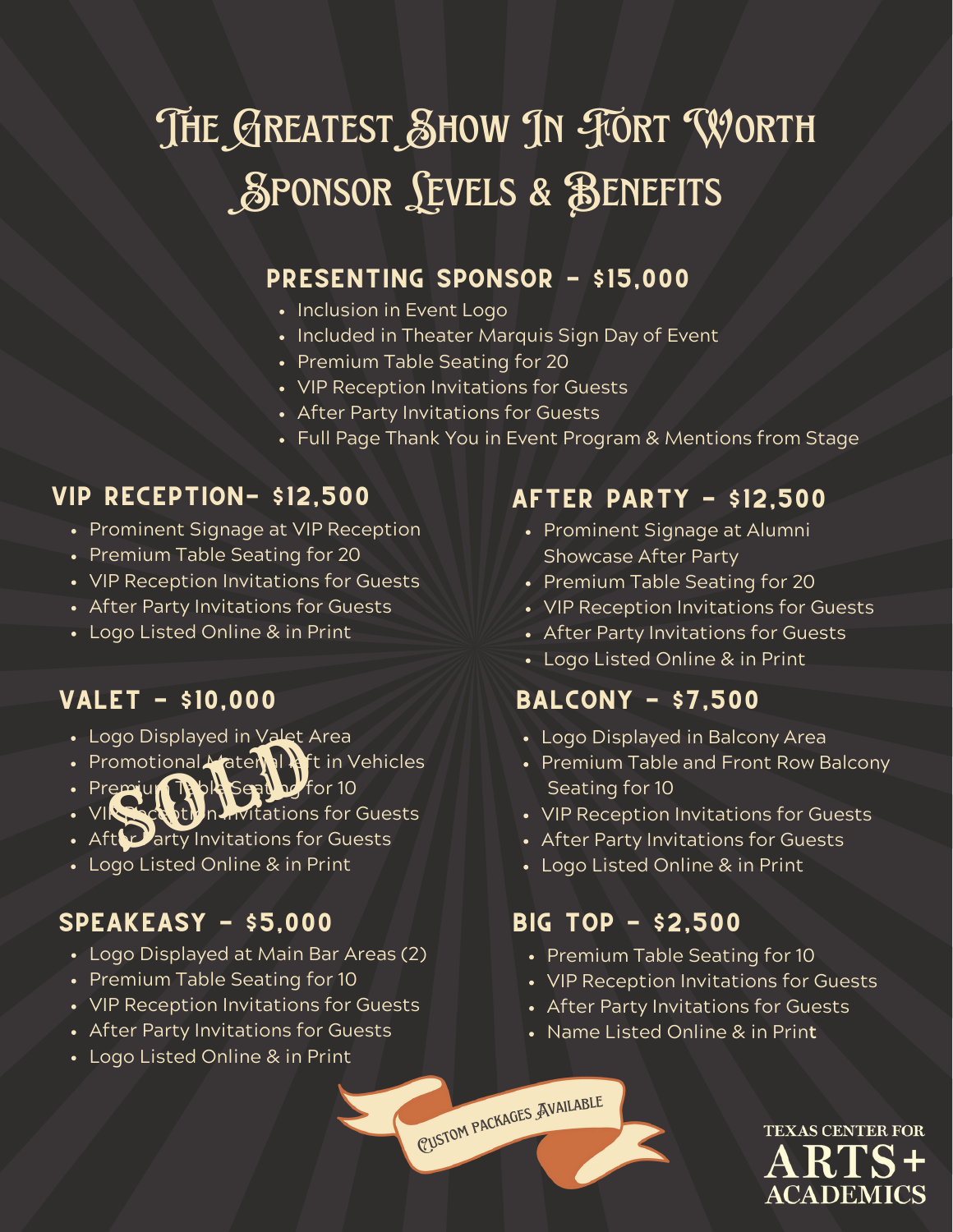

## PREPARE TO BE DAZZLED

BREATHTAKING PERFORMANCNES BY OUR STUDENTS & ALUMNI

COCKTAIL RECEPTION WITH EXQUISITE FARE

VARIETY OF SPLENDOR IN OUR LIVE & SILENT AUCTIONS

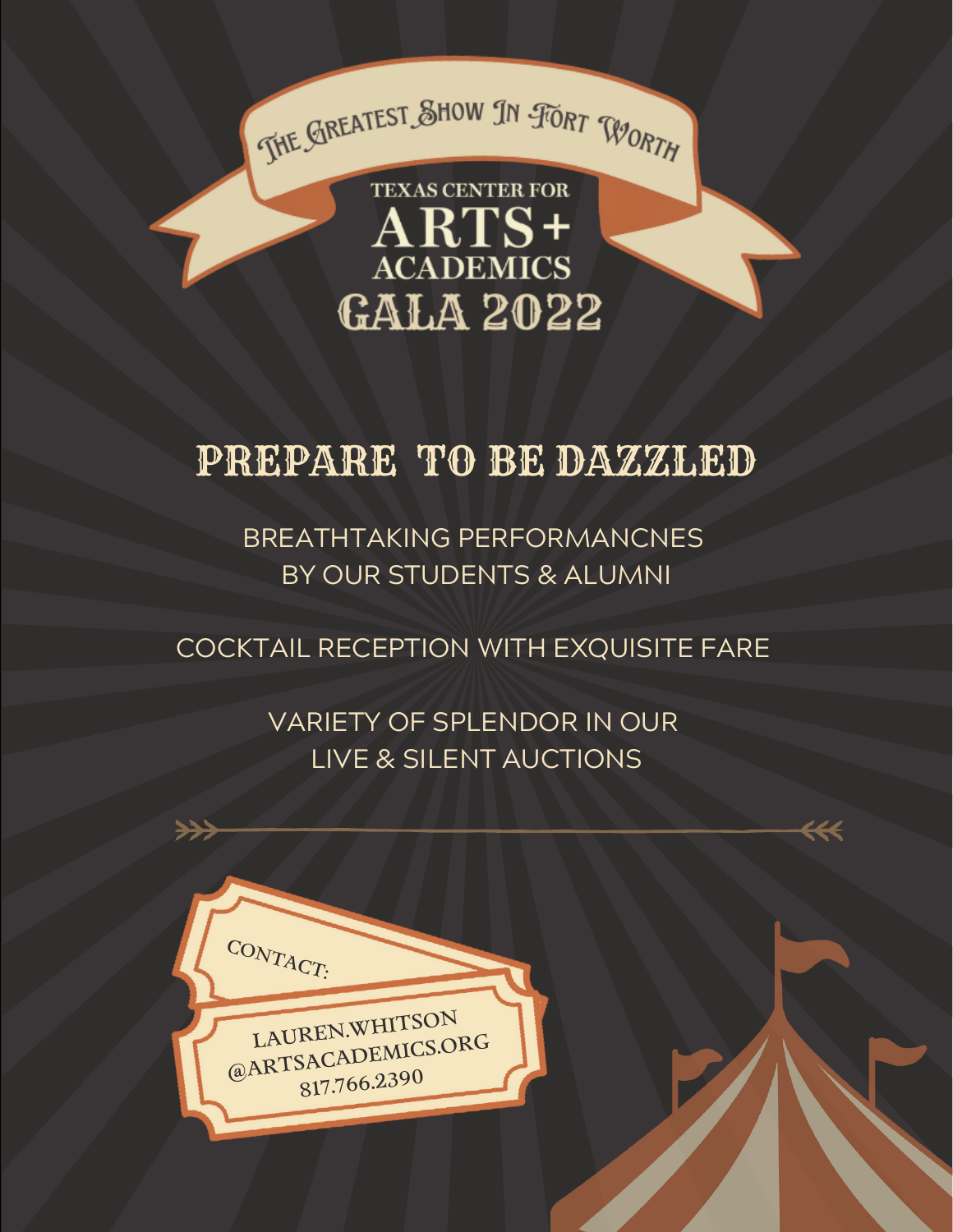HONORARY CHAIR: THE HONORABLE MICHAEL D. CRAIN

FORT WORTH CITY COUNCIL

#### HOST COMMITTEE:

KAREN & LARRY ANFIN VALLE & ANDREW CALDWELL MARYANN MEANS-DUFRENE & MATTHEW DUFRENE CHRISTINA EWIN ODETTE TOMLINSON & ERIC GRIFFEY ALEC JHANGIANI ADRIANNE PORCELLI & AYTEK KAMACIOUGLU DANA & CRAIG MARTIN MARY KATE PIOTROWSKI & CHAD MATHEWS RACHEL NAVEJAR PHILLIPS

#### **TEXAS CENTER FOR** ARTS+ **ACADEMICS**

Texas Center for Arts and Academics (TCA+A) is a fine arts nonprofit that manages two charter schools, two premier choirs, and three conservatories. Located in a hub of artistic innovation and industry in the heart of Fort Worth, our high-quality, fine arts education programs serve more than 1,000 youth across Tarrant County with interests and talents in theatre, music, visual art, and dance. By focusing on an arts-based academic worldview, we have been fostering artistic talents, cultural exposure, and creativity in our community since 1946.

> 3901 South Hulen Fort Worth, TX 76109 817.766.2390

ARTSACADEMICS.ORG